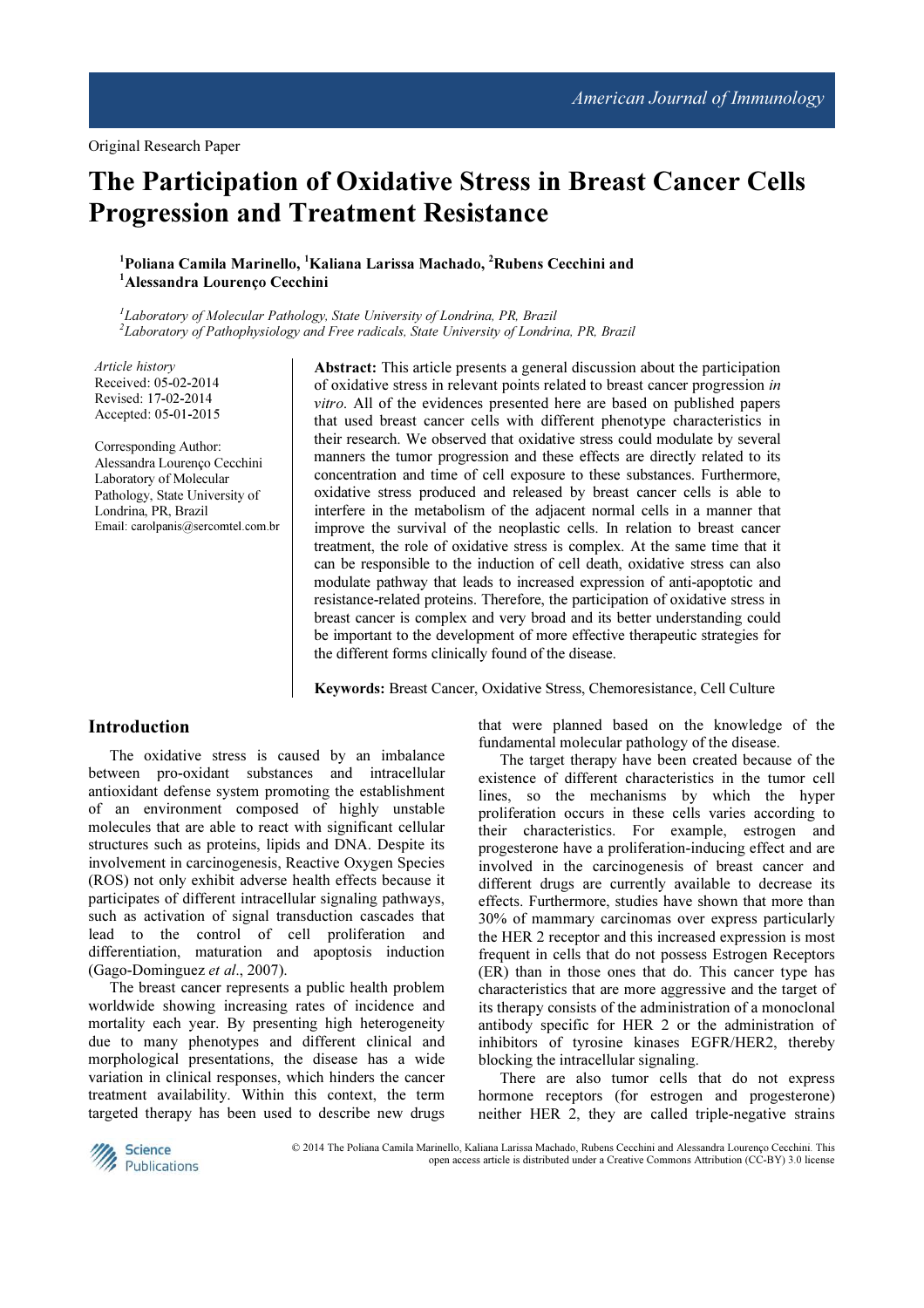displaying poor prognosis and high rates of recurrence with no specific treatment, in this case, systemic chemotherapy is the only option available (Howe and Brown, 2011). However, in despite of the advances in the therapy of this disease in recent years, there is no treatment to ensure satisfactory response in different types of breast cancer, yet. For this reason, many studies have been conducted through culture and maintenance of tumor cell lines in vitro to improve the understanding of the mechanisms related to tumor progression in an attempt to develop new therapeutic strategies or even to optimize the existing treatments.

There is no consensus about the harmful or beneficial role of ROS in the carcinogenesis and progression of breast cancer. However, the knowledge of its importance in the different mechanisms related either to carcinogenesis and tumor progression or with factors related to the disease cure is necessary. This understanding could be useful in the prevention and in the development of new therapies to improve patients quality of life. Therefore, the purpose of this paper is to review the information available in the literature about the oxidative stress participation in tumor progression, in tumor microenvironment influence and in the treatment response.

# Methodology

This study was performed through a literature review searching information's about oxidative stress in breast cancer cells. The research was conducted using the electronic PubMed search engines and "oxidative stress and breast cancer cells" was used as key word. The search found 776 results, including original articles and reviews. After the research, it was concluded that the importance of the involvement of the oxidative stress in breast cancer cells can be divided into three fundamental points: Oxidative stress and tumor progression; oxidative stress and tumor microenvironment influence and oxidative stress and treatment response. The articles used in this review were published between 2001 and 2013 and were selected in accordance with their relevance in the subject studied.

#### Oxidative Stress and Tumor Progression

Changes in the intracellular redox state are able to interfere with the activation of several transcription factors that are important in the control of cell proliferation and DNA repair, such as p53 and the Nuclear transcription Factor kB (NF-kB) (Lu and Holmgren, 2012). Furthermore, ROS also participate in different modulators intracellular pathways, such as the Thioredoxin antioxidant system (Trx). In its reduced state, Trx binds to regulatory kinase apoptosis signal 1 (ASK1) and inhibits its ability to induce apoptosis. When this protein is oxidized, it dissociates from ASK1, stimulating apoptosis.

Many antioxidants are able to prevent tumor formation induced by carcinogens and also to inhibit the transformation of cells in the presence of carcinogens, in vitro. The mechanisms by which the antioxidants attenuate the toxic effects of xenobiotics and oxidative stressors are still not fully understood. It is known that due to their electrophilic nature, antioxidants are able to destabilize the cytoplasmic complex Keapl-Nrf2 allowing the nuclear transcription factor associated with E2 (Nrf2) accumulation in the nucleus, associating to other factors and linking into the Antioxidant Response Element (AREs) in the genes regulatory regions encoding enzymes and carriers that protect cells from oxidative stress and xenobiotics. AREs examples are glutathione peroxidase, glutathione S-transferase, Hemeoxigenase-1 (HO-1) and NADPH Quinone Oxidoreductase 1 (NQO1), which regulate metabolism and the intracellular levels of the antioxidant peptide, glutathione. Similarly, genes encoding proteins capable of expelling chemotherapeutic agents out of the cell, often found in breast cancer cells resistant to chemotherapy, also have AREs in its promoter region, showing that the redox imbalance also influences the chemoresistance in tumor cells and both antioxidants and chemotherapeutic agents are able to induce gene expression mediated by AREs. It has been reported that tumor cell lines treatment with antioxidants can inhibit the activity of factors that contribute to the transformed cell phenotype, including the Signal Transducer and Activation of Transcription 3 (STAT 3), Phosphatidylinositol 3-Kinase (PI3K) and Extracellular protein Kinase regulated by signal (ERK 1/2). It demonstrates that the addition of antioxidants at nontoxic concentrations to the chemotherapeutic regimens could increase treatment effectiveness (De Larco et al., 2010).

The oxidative stress role in tumor cells seems to be dependent on its intensity and duration. While high concentration promote apoptosis induction, sub-lethal concentration are able to stimulate cell proliferation in vitro by, among all, the activation of Mitogen-Activated Protein Kinases pathway (MAPK) and the prolonged exposure to these concentrations induced apoptosis resistance through the induction of antioxidants molecules and the production of antiapoptotic proteins. The free radicals also stimulate the tumor cell migration through the activation of pathways that regulate the actin cytoskeleton dynamics in the cell, such as MAPK and also by inducing metalloproteinases production that are capable of degrading extracellular matrix (Brown and Bicknell, 2001).

Another important factor for tumor progression is the rate of intracellular autophagy. In mammalian cells, an important mechanism in autophagy regulation is the complex 1 of the mammalian Target of Rapamycin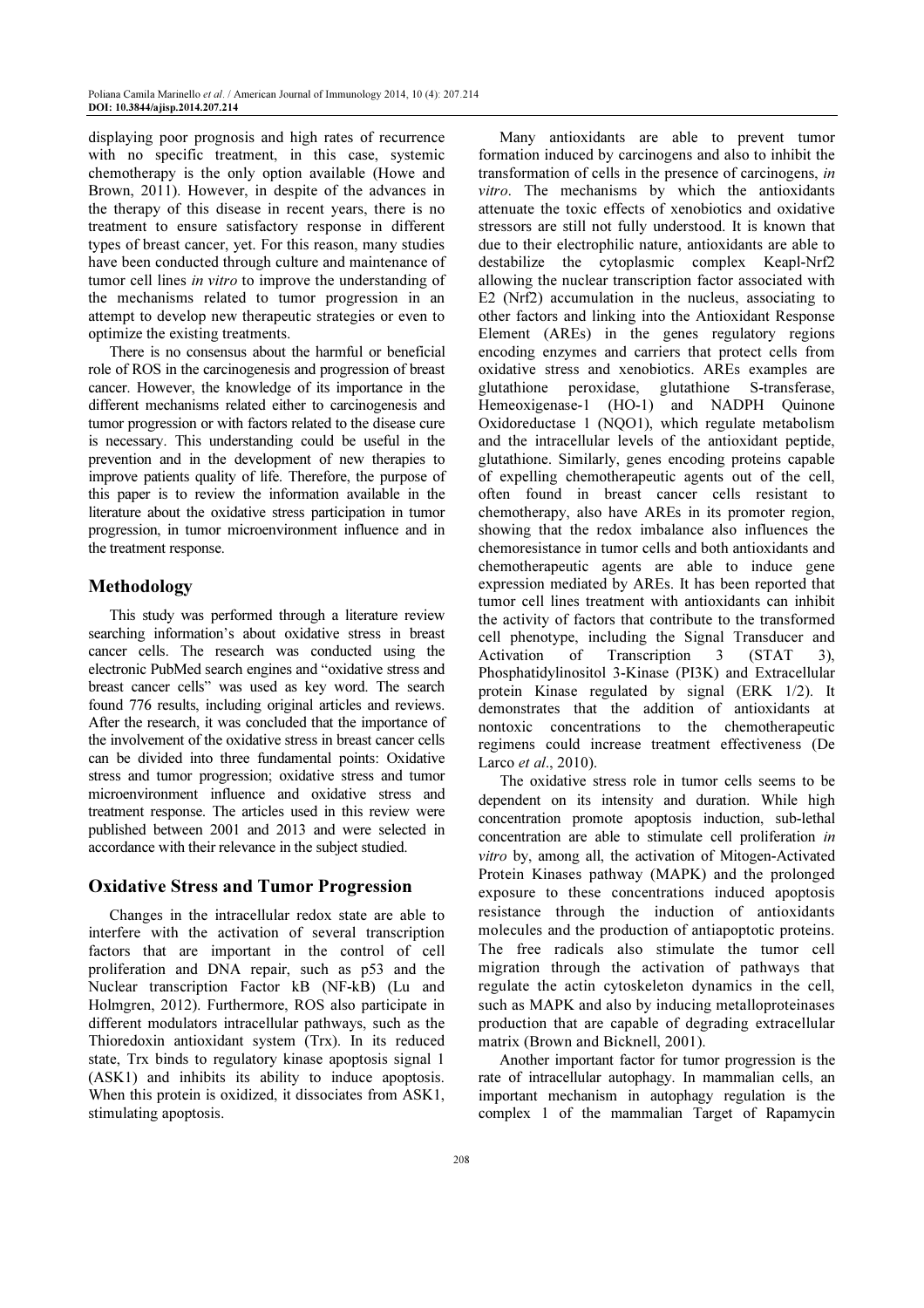(mTORC1), which act as a sensor of intracellular nutrients availability. When there is an appropriate concentration of intracellular nutrients, this complex is activated, inhibiting autophagy by inactivating essential components for the nucleation of autofagossoma. In situations of nutrients depletion or mTORC1 pharmacological inhibition, the autophagy is stimulated by several mechanisms, such as the activation of the kinase activated by AMP, the AMPK. The autophagy role in tumorigenesis is complex and appears to be dependent of the cell context. The malignant neoplastic cells metabolism is characterized by the increase of speed, but the decrease in the efficiency of the energy production. This metabolic profile is known as the Warburg effect and mutations in some ontogenesis are responsible for the increase in this effect, with higher uptake of glucose and increased transcription of enzymes involved in its metabolism. These mutations are also able to inhibit autophagy, by mTORC1 activation, supporting the hypothesis that the catabolic processes were suppressed in tumor cells, thus facilitating cell mass accumulation.

However, new evidences obtained through the analysis of mutations in other oncogenes such as K-Ras, for example, demonstrates that autophagy is required during the tumor transformation process and deletions in tumor suppressors genes, such as p53, lead to activation of the autophagy. Within this context, the mitochondria also has an important role. Recent studies have shown that mitochondrial activity is important for tumor progression, since the ammonia produced in the process of glutamine utilization in the tricarboxylic acid cycle is responsible for increase the basal autophagy, protect cells from apoptosis and limit proliferation in conditions of metabolic stress. Autophagy is also important when the nutrients supply is decreased such as in hypoxia. In this case, the survival-mediated autophagy is essential for tumor growth and tumor progression since hypoxia induces oxidative stress with greater ROS production that interact with the mitochondria, damaging it. The

mitochondrial damage induces autophagy for the elimination of the damaged organelle (Fig. 1), which is very important because if this removal did not occur mitochondrial injury could be responsible for cellular apoptosis activation (Lozy and Karantza, 2012).

One of the main carcinogenic mechanisms related to estrogen includes its oxidative metabolism with subsequent ROS formation. In MCF-7 (human breast adenocarcinoma, hormone receptor-positive cells), physiological estrogen concentrations are able to induce oxidative stress, particularly from the mitochondrial origin. Furthermore, the 8-Hydroxydeoxyguanosine (8- OHdG) levels, a marker of oxidative DNA damage, in MCF-7 is nine times greater than the levels in triple negative cells MDA-MB-231, which do not have hormone receptor. The expression inhibition of the Estrogen Receptor type alpha (ERα) in MCF-7 significantly reduces the induction of 8-OHdG formation by the hormone in the cells, suggesting that ROS play a crucial role in the pathogenesis of this type of breast cancer (Karihtala et al., 2011). In breast cancer cells that have HER amplification, there is not much information about the ROS role in tumorigenesis but it is known that this receptor amplification, especially HER2, is associated with a worse prognosis, a more aggressive cellular phenotype and increased capacity for metastasis. The intracellular signaling pathways upregulated by HER overexpression is the PI3K and the cellular homologous Protein to the oncogene v-Akt (PI3K/Akt), the activation of this pathway is responsible for the increased cell proliferation, contributing for tumorigenesis. HER2 overexpression increases the number of tumor cells initiators, called Tumor Stem Cells (TSC), both in normal breast cells as in malignant cells. These TSC, in addition to being responsible for carcinogenesis, also contribute to treatment resistance and the induction of these cells by HER 2 amplification is the main mechanism by which this receptor induces tumorigenesis and the invasive capacity of these cells (Korkaya et al., 2008).



Fig. 1. Regulatory mechanisms of autophagy in response to changes in nutrients supply. When the cell has an adequate supply of nutrients, the mTORC1pathwayis activated and autophagy is inhibited. When the availability of nutrients is lower as in hypoxia, for example, the AMP concentration increases and AMP kinase is activated, consequently inhibiting mTORC1 and inducing autophagy. Hypoxia leads to increased generation of reactive oxygen species that can cause mitochondrial damage and induce autophagy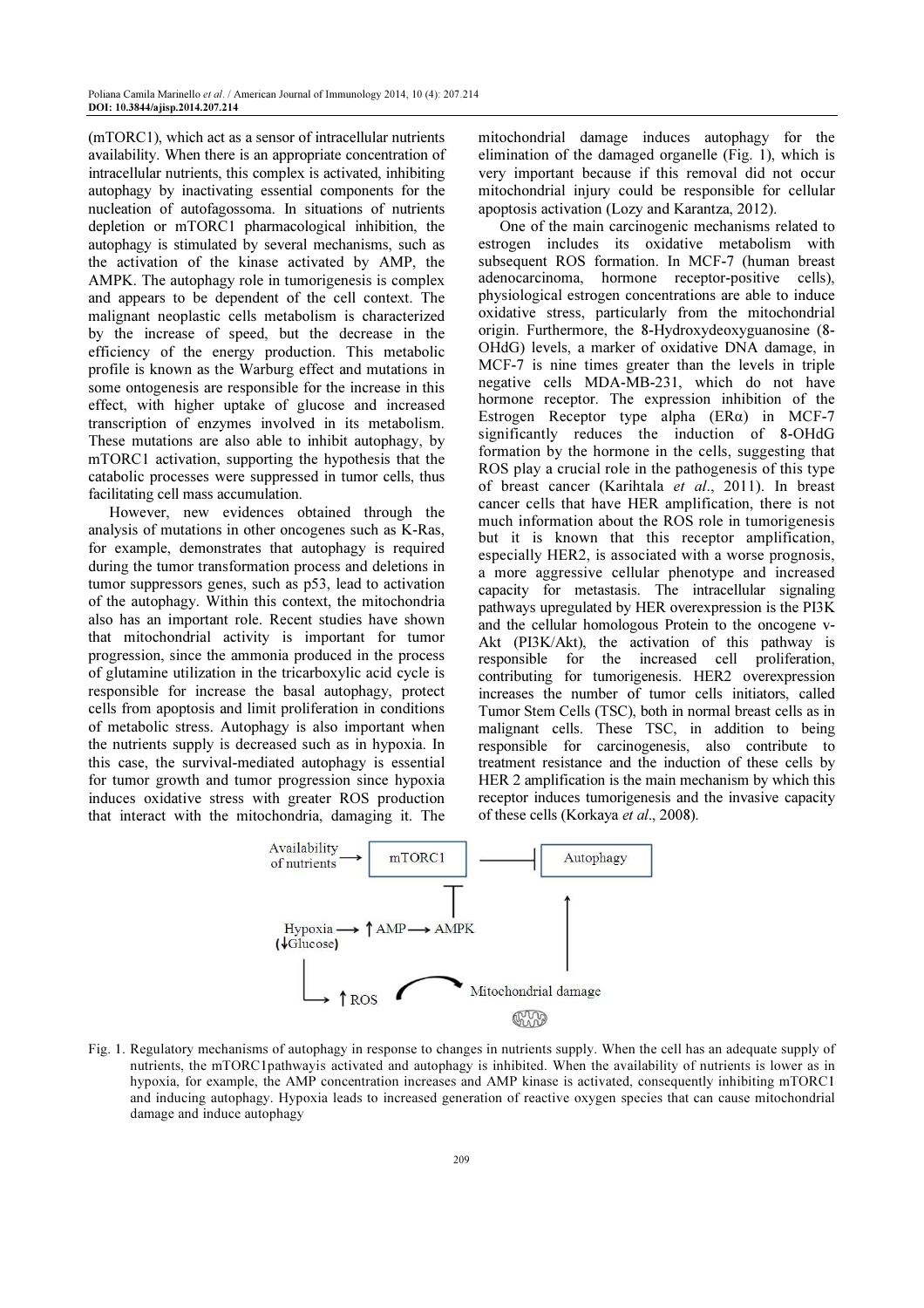The cell lines that do not have receptors for estrogen and progesterone and HER2 amplification are called triple-negative. These cells have markers that are normally expressed in basal and myoepithelial normal breast cells and neoplastic transformation of these cells is often associated with mutation or BRCA1 gene deletion, required for the repair of damaged DNA. The depletion of the BRCA1 messenger RNA in breast cells leads to decreased differentiation and increased cell proliferation, therefore, the mutation in this gene leads to the accumulation of genetically unstable cells with high proliferative capacity, which can eventually can become tumor cells (Bouwman and Jonkers, 2008). This cell type is characterized by one of the most aggressive phenotypes among breast cancer cells and there is evidence that have greater resistance to cell death induced by oxidative stress, possibly due to the higher concentration of protector molecules in these cells. For example, triple-negative cells have increased expression from Proteic Tyrosine Phosphatase Non-receptor type 12 (PTPN12) protecting the cell from the abnormal ROS accumulation and oxidative stress-induced cell death (Harris et al., 2013). Moreover, experiments using the cell line HCC 1937, which has mutation in BRCA1 showed that co-culture with HCC 1937 and fibroblasts induces oxidative stress in the tumor microenvironment and this induction is essential for the survival of tumor cells, since treatment with antioxidants induces apoptosis in these cells. The oxidative stress inducing effect is inhibited by complementation with wild gene BRCA1, showing that the induction of stress occurs due to gene deficiency. Moreover, the co-culture also leads to fibroblasts increased expression of the protein responsible for the lactate release out of the cells, the MCT4, which serves as an energy source for tumor cells, promoting their proliferation (Martinez-Outschoorn et al., 2011).

# The Influence of the Tumor Microenvironment

Recently, the relationship between cancer cells and the tumor microenvironment, formed by the adjacent stroma, has been studied and appears to interfere with different mechanisms of tumorigenesis, ranging from initiation and development of metastases as in treatment sensitivity. An important example of these interactions between cells and the adjacent stroma is the metabolic coupling that consists in an inversion of the Warburg effect, in which tumor cells use the nutrients provided by stromal fibroblasts as substrate to keep their metabolism, which becomes

predominantly mitochondrial. This happens because the high ROS levels produced in tumor cells due to their elevated metabolism affect the adjacent fibroblasts and cause oxidative stress in these cells with mitochondrial injury and subsequent induction of organelle autophagy. It promotes increased glycolysis with release of nutrients such as lactate and ketones, which will be used as substrates in the neoplastic cells oxidative phosphorylation. Moreover, the ROS generation by fibroblasts also cause DNA damage and genomic instability in cancer cells, promoting a more aggressive tumor phenotype (Fig. 2) (Lozy and Karantza, 2012). The fibroblasts in the stroma also increases the microenvironment vascularization. When exposed to oxidative stress conditions, these cells are activated and change into my fibroblasts, more mobile and contractile and with the ability to secrete high levels of growth factors, cytokines and metalloproteinases. It will help in the proliferation and in the invasiveness of tumor cells, besides producing hydrogen peroxide which will lead to more fibroblasts activation and also cause tumorigenics changes in epithelial cells (Jesierska-Drutel et al., 2013).

The interaction with the tumor microenvironment may also affect the sensibility to antineoplastic treatment, as is the case of decreased sensibility to tamoxifen, which can be induced by the cells that constitute the tumor microenvironment, since the coculture of MCF-7 and stroma fibroblasts decreased apoptosis rates in response to treatment with the drug when compared to cells cultured alone. The resistance occurs due to the induction by tamoxifen, in co-culture with fibroblasts, of the TIGAR over expression, a gene regulated by p53 that simultaneously inhibits glycolysis, autophagy, apoptosis and decreased ROS generation, thus promoting the mitochondrial oxidative metabolism and protecting cancer cell from apoptosis induced by tamoxifen. This suggests that the increase in mitochondrial function is related to resistance to this drug, which is proven through the use of substances that decrease the mitochondrial activity with subsequent recovery of cell sensibility to the medicament as discussed earlier, tumor progression in breast cancer can occur for different ways due to the cells heterogeneity, as illustrated in Fig. 3. In addition, co-culture of MCF-7 with fibroblast also induces resistance of this cell line to other drugs such as doxorubicin and the veliparib, also known as ABT-888, which the mechanism of action is completely different of tamoxifen, indicating that the tumor microenvironment plays an important role in the general mechanism of drug resistance induction (Martinez-Outschoorn et al., 2011).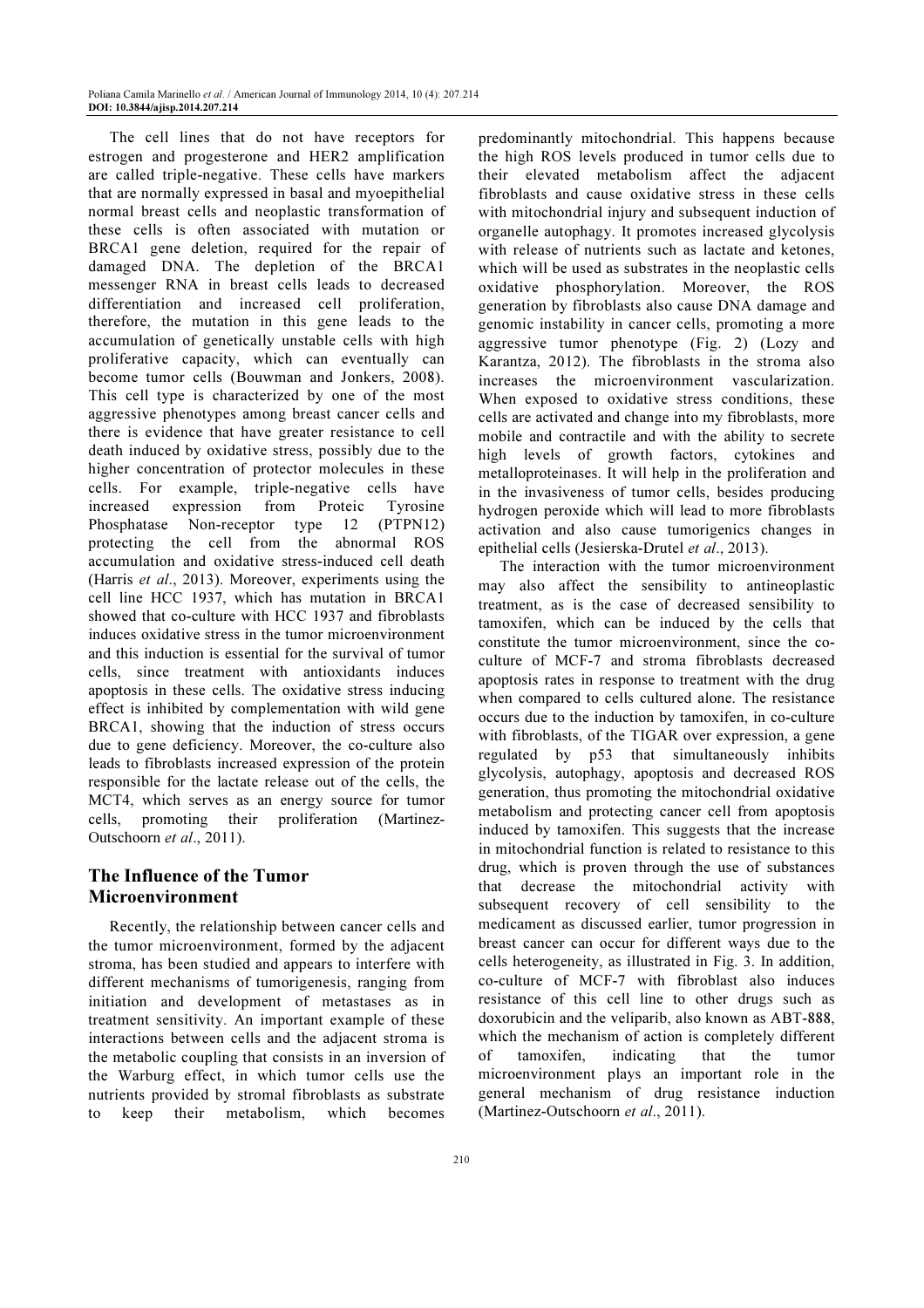Poliana Camila Marinello et al. / American Journal of Immunology 2014, 10 (4): 207.214 DOI: 10.3844/ajisp.2014.207.214



◯ Stroma fibroblasts

Fig. 2. The in fluence of the tumor micro environment in a more aggressive phenotype of cancer cells. The neoplastic cells have high amounts of ROS due to its accelerated metabolism. These ROS can attack the stroma fibroblasts, causing mitochondrial damage and the induction of organelle autophagy, which leads to increased glycolysis, to compensate the energy production, increasing the production and release of lactate and ketone by these cells, to be used by tumor cells as a source of energy. The increase in the fibroblasts oxidative stress will also reach the neoplastic cells causing DNA damage, generating genomic instability, which contributes to a more aggressive tumor phenotype



Cells with estrogen receptors Cancer associates fibroblasts

Fig. 3. Mechanisms of resistance induction to anti-estrogen therapy by cells of the tumor microenvironment. Tamoxifen treatment (estrogen-receptor inhibitor) in co-culture of cells that possess hormone receptor and cancer associated fibroblasts induces the over expression of TIGAR gene, responsible to inhibiting glycolysis, autophagy, apoptosis and ROS generation, promoting mitochondrial oxidative metabolism and protecting cancer cell to the tamoxifen-induced apoptosis. The mechanism of resistance induction is related to mitochondria since the use of substances that reduce its activity render the cells sensitive to treatment again

## Oxidative Stress Participation in Treatment Response

As discussed earlier, tumor progression in breast cancer can occur for different ways due to the cells heterogeneity that leads to carcinoma and so many types of drugs are used taking into account these differences, called targeted therapies. However, the availability of more specific drugs do not exclude the use of cytotoxic chemotherapy, which is still one of the most widely used, especially in the advanced stages the disease. Among the several available chemotherapeutic agents, many exerts their apoptosis inductive effect in tumor cells due to increased ROS formation such as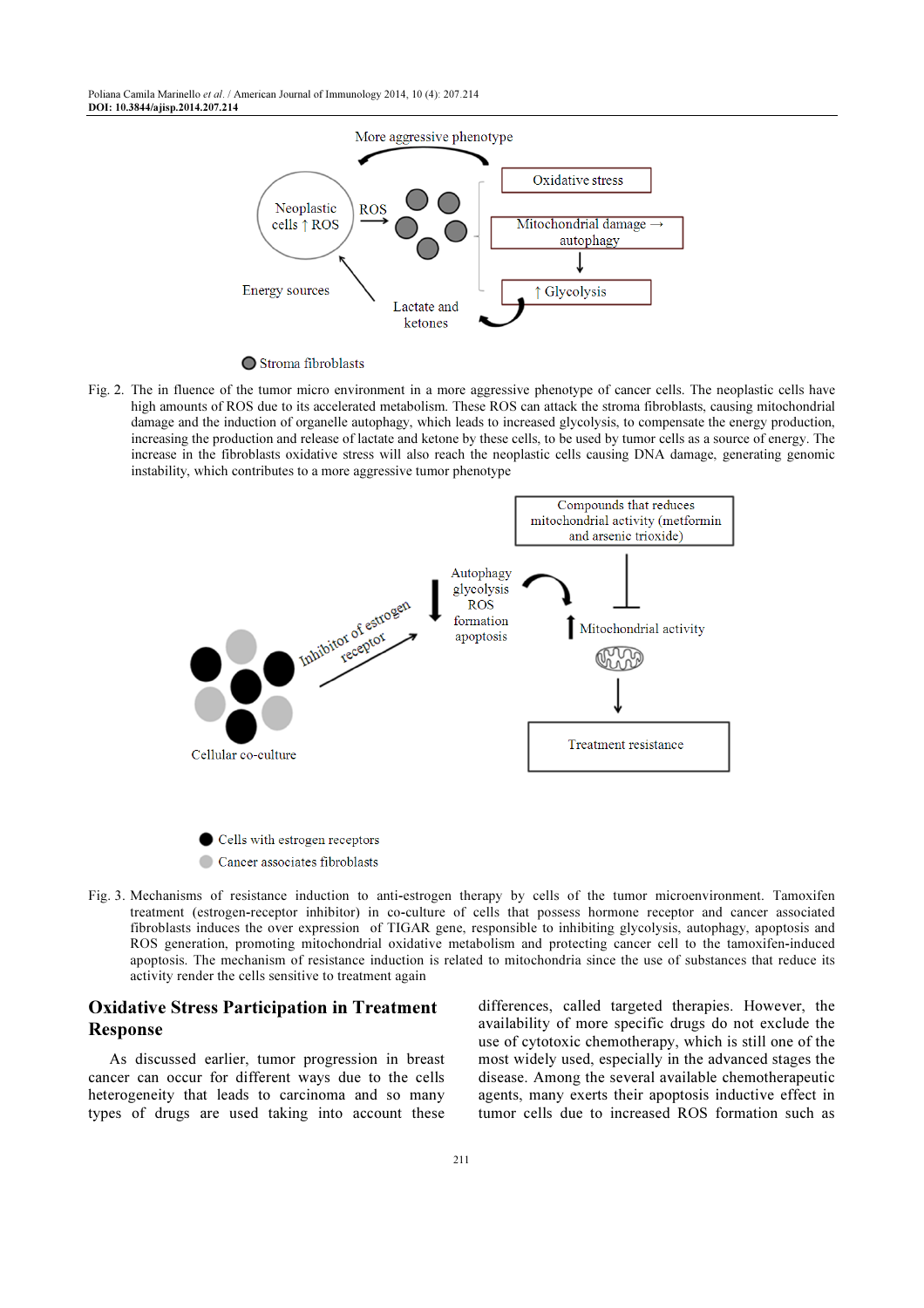superoxide anion radical  $(O2^{-\bullet})$ , Hydrogen peroxide  $(H_2O_2)$  and hydroxyl radicals  $(OH^{\bullet})$ , as is the case of doxorubicin, cyclophosphamide, cisplatin and paclitaxel, for example (Glorieux et al., 2011). Furthermore, oxidative stress is frequently involved in the drugsmechanisms of action that have been studied in the breast cancer treatment, both when used alone or in combination with other agents.

The association of a fucose rich polysaccharide extract with tamoxifen, cisplatin and paclitaxel in MCF-7 cells (hormone receptors) and MDA-MB-231 (triple negative) significantly enhanced the induction of cell death by these drugs. It was mediated by regulating the expression of proteins of the Bcl-2 family, the activation of ERK1/2 and Akt signaling pathways and through the control of the reactive oxygen species production within the cell. Tamoxifen is a selective antagonist of estrogen receptor and is widely used both in early as in more advanced stages of hormone dependent breast cancer and its action is based on the proliferation reduction and apoptosis induction. The mechanisms related to apoptosis induction by the drug include increased oxidative stress, induction of the expression of modulators proteins and the activation of important pathways such as ERK1/2, the Transforming Growth Factor β (TGF-β), Protein Kinase C (PKC) and members of the family of Bcl-2 proteins. The Paclitaxel is an antimicrotubule drug that acts on cancer cells through inducing apoptosis and cell cycle arrest and its effects are also related to changes in signaling pathways and gene expression, as activation of MAPK, Raf-1 (viral oncogene homolog 1 murine leukemia vraf-1), tyrosine kinase protein and Bcl-2 family proteins like Bcl-2, Bad and Bcl-xL. The cisplatin has its cytotoxic effect through interference with mechanisms of transcription and DNA replication leading to activation of cell cycle regulators and the arrest of cell cycle at G2. Apoptosis induction by this drug occurs through the different pathways such as signaling by death receptor, MAPK, Akt, p53 and activation of mitochondrial pathways (Zhang et al., 2013).

One of the main problems in the therapy of breast cancer is treatment resistance, as much of the agents used interfere with the intracellular ROS levels is to be expected that changes in pathways that regulate the redox state participate in the intracellular mechanisms that lead to treatment resistance. The development of Multiple Drug Resistance (MDR) after an initial therapy response limits the success of treatment in this disease. Multi-drug resistant cells can be selected in vitro by treatment with increasing concentrations of chemotherapeutic and resistance induction occurs simultaneously with several biochemical changes. In MCF-7 cells treated with doxorubicin, the multidrug resistance is followed by decreased intracellular drug concentration due to P-glycoprotein (PgP)

overexpression and Multidrug Resistance Related Protein (MRP1), increased activity of glutathionedependent antioxidant enzymes, changes in the main drugs target, the topoisomerase II and increased DNA repair. In this cell line, the use of substances capable of increase the intracellular oxidative stress as Tempol enhances the doxorubicin effect on both sensitive and resistant cells (Gariboldi et al., 2006). Similarly, in triple negative cells, MDA-MB-231, the use of a ω-3 polyunsaturated fatty acid, able to increase the levels of the product of lipid oxidation within the cell, the malondialdehyde, potentialized the doxorubicin action in these cells (Mahéo et al., 2005). Moreover, oxidative stress induces the activation of Calcium-dependent Kinase/calmodulin (CaMKs) and these kinases are responsible for upregulation of anti-apoptotic signaling pathways such as Akt, ERK and NF-kB and the use of inhibitors of these kinases in MCF-7 cells decreased doxorubicin resistance. For this reason CaMKs inhibitors have been investigated due to its important participation in the in the fight against resistance to drugs that act by increasing the intracellular oxidative stress (Rodriguez-Mora et al., 2006).

The oxidative stress also has different actions in resistance to anti-estrogen therapy in hormone-dependent breast cancer. Some of the drugs used, such as tamoxifen, an ER inhibitor, are able to increase the production of cellular ROS and, at the same time that this effect assists in the tumor growth restraint, by decreasing mitochondrial function and impairing cell proliferation, it can lead to increased expression of redox sensitive transcription factor AP-1 that could induce drug resistance. Another mechanism associated with anti-estrogen therapy resistance is the presence of large amounts of neoregulina growth factor. This soluble growth factor is able to bind to HER2, HER3 and HER4 receptors, inducing homo or heterodimerization and activating several signaling pathways that culminate in a stimulatory effect on the breast cancer cells growth and this effect is important on the cell types that have hormone receptors and concomitant HER amplification. While the activation of the signaling of neoregulina axis be considered a bad prognostic factor in breast cancer and induce treatment resistance to HER inhibitors and hormonal therapy, the expression of this growth factor may have a beneficial effect when the disease is treated with ligands of the Peroxisome Proliferator-Activated gamma Receptors (PPARγ), as troglitazone. The PPARγ receptors are a subtype of peroxisome proliferatoractivated receptor, PPAR belonging to the family of nuclear hormone receptors and are expressed in different types of human cancers playing an important role in proliferation, differentiation and apoptosis in cancer cells. In particular, PPAR activation by its ligands is able to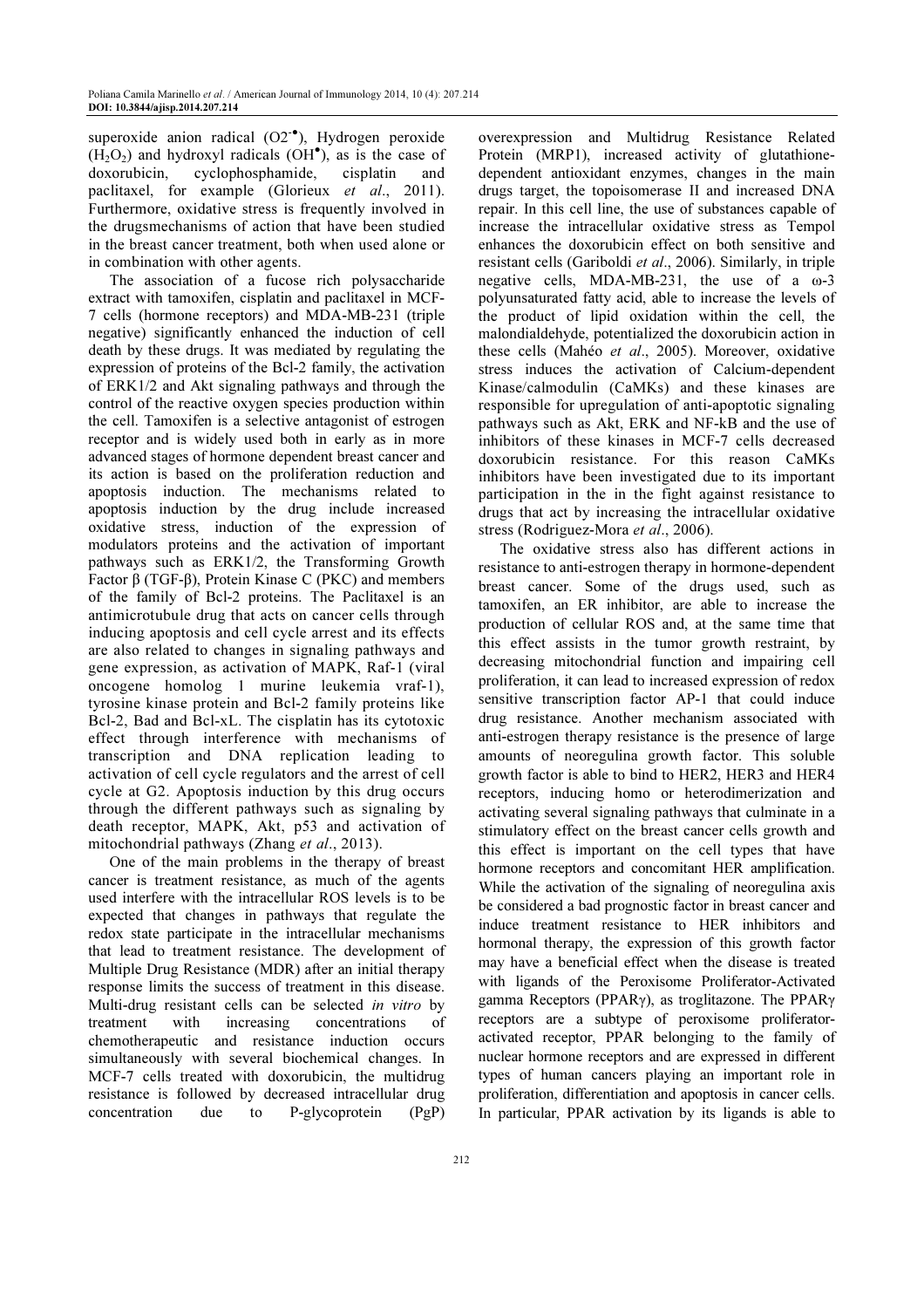reduce growth through the induction of cell differentiation or apoptosis. In human breast carcinoma cells, SKBr3 (HER2 amplified), MCF-7  $(ER^+ PR^+)$  and MDA-MB-453 (triple negative), the combination of neoregulina and troglitazone presented a synergistic effect, inducing cell death. This effect was mediated by oxidative stress, with an increase in generation of mitochondrial superoxide anion and disruption of mitochondrial potential. The pretreatment with antioxidantsattenuate the effect produced by the combined treatment, indicating that this combination can serve as a basis for the development of a new strategy in the different types of breast cancer treatment (Park et al., 2011).

#### Conclusion

The role of oxidative stress in breast cancer is complex and divergent and seems to be related to its intensity and time of cellular exposition. The studies using breast cancer cell lines with different phenotype characteristics showed that, in most cases, the increase in oxidative stress is related to cell death. However, frequently more aggressive cell lines show resistance to the oxidative stress induced cell death. This resistance can be due to the higher concentration of antioxidant substances, but these resistant cells, with high level of oxidative stress, are able to interfere with the metabolism of adjacent normal cells in a manner that promotes their survival.

Oxidative stress also appears to play an important role in the mechanism of resistance to anticancer treatment, since it has been demonstrated its ability to activate pathways responsible for the up regulation of anti-apoptotic mechanisms. Furthermore, genes encoding proteins capable of expelling chemotherapeutic agents out of the cell, often found in chemoresistant cells, have AREs in its promoter region, being able to stimulate increased production of intracellular antioxidants. Therefore, the participation of the of oxidative stress in different important pathways related to proliferation and treatment resistance of breast cancer cells needs to be better investigated and it could be important to the development of more effective therapeutic strategies for the different forms clinically found of the disease.

# Author's Contributions

All authors equally contributed in this work.

# Ethics

This article is original and contains unpublished material. The corresponding author confirms that all of the other authors have read and approved the manuscript and no ethical issues involved.

#### References

- Bouwman, P. and J. Jonkers, 2008. Mouse models for BRCA1 associated tumorigenesis. Cell Cycle, 7: 2647-2653. DOI: 10.4161/cc.7.17.6266.
- Brown, N.S. and R. Bicknell, 2001. Hypoxia and oxidative stress in breast cancer Oxidative stress: Its effects on the growth, metastatic potential and response to therapy of breast cancer. Breast Cancer Res., 3: 323-327. DOI: 10.1186/bcr315
- De Larco, J.E., C.A. Park, H. Dronava and L.T. Furcht, 2010. Paradoxical roles for antioxidants in tumor prevention and eradication. Cancer Biol. Therapy, 9: 362-370. DOI: 10.4161/cbt.9.5.10895
- Gago-Dominguez, M., X. Jiang and J.E. Castelao, 2007. Lipid peroxidation, oxidative stress genes and dietary factors in breast cancer protection: A hypothesis. Breast Cancer Res., 9: 201-211. DOI: 10.1186/bcr1628
- Gariboldi, M.B., F. Terni, R. Ravizza, S. Meschini and M. Marra et al., 2006. The nitroxide Tempolmodulates anthracycline resistance in breast cancer cells. Free Radical Biol. Medicine, 40: 1409-1418. DOI: 10.1016/j.freeradbiomed.2005.12.011
- Glorieux, C., N. Dejeans, B. Sid, R. Beck and P.B. Calderon et al., 2011. Catalase overexpression in mammary cancer cells leads to a less aggressive phenotype and an altered response to chemotherapy. Biochemical Pharmacol., 82: 1384-1390. DOI: 10.1016/j.bcp.2011.06.007.
- Harris, I.S., H. Blaser, J. Moreno, A.E. Treloar and C. Gorrini et al., 2013. PTPN12 promotes resistance to oxidative stress and supports tumorigenesis by regulating FOXO signaling. Oncogene. DOI: 10.1038/onc.2013.24
- Howe, L.R. and P.H. Brown, 2011. Targeting the HER/EGFR/ErbB family to prevent breast cancer. Cancer Prev Res., 4: 1149-1157. DOI: 10.1158/1940-6207.CAPR-11-0334
- Jesierska-Drutel, A., S.A. Rosenweig, adn C.A. Neumann, 2013. Role of oxidative stress and the microenvironment in breast cancer development and progression. Adv. Cancer Res., 119: 107-125. DOI: 10.1016/B978-0-12-407190-2.00003-4
- Karihtala, P., S. Kauppila, Y. Soini and Arja-Jukkola-Vuorinen, 2011. Oxidative stress and counteracting mechanisms in hormone receptor positive, triplenegative and basal-like breast carcinomas. BMC Cancer, 11: 262-268. DOI: 10.1186/1471-2407-11-262
- Korkaya, H., A. Paulson, F. Iovino and M.S. Wicha, 2008. HER2 regulates the mammary stem/progenitor cell population driving tumorigenesis and invasion. Oncogene, 27: 6120- 6130. DOI: 10.1038/onc.2008.207